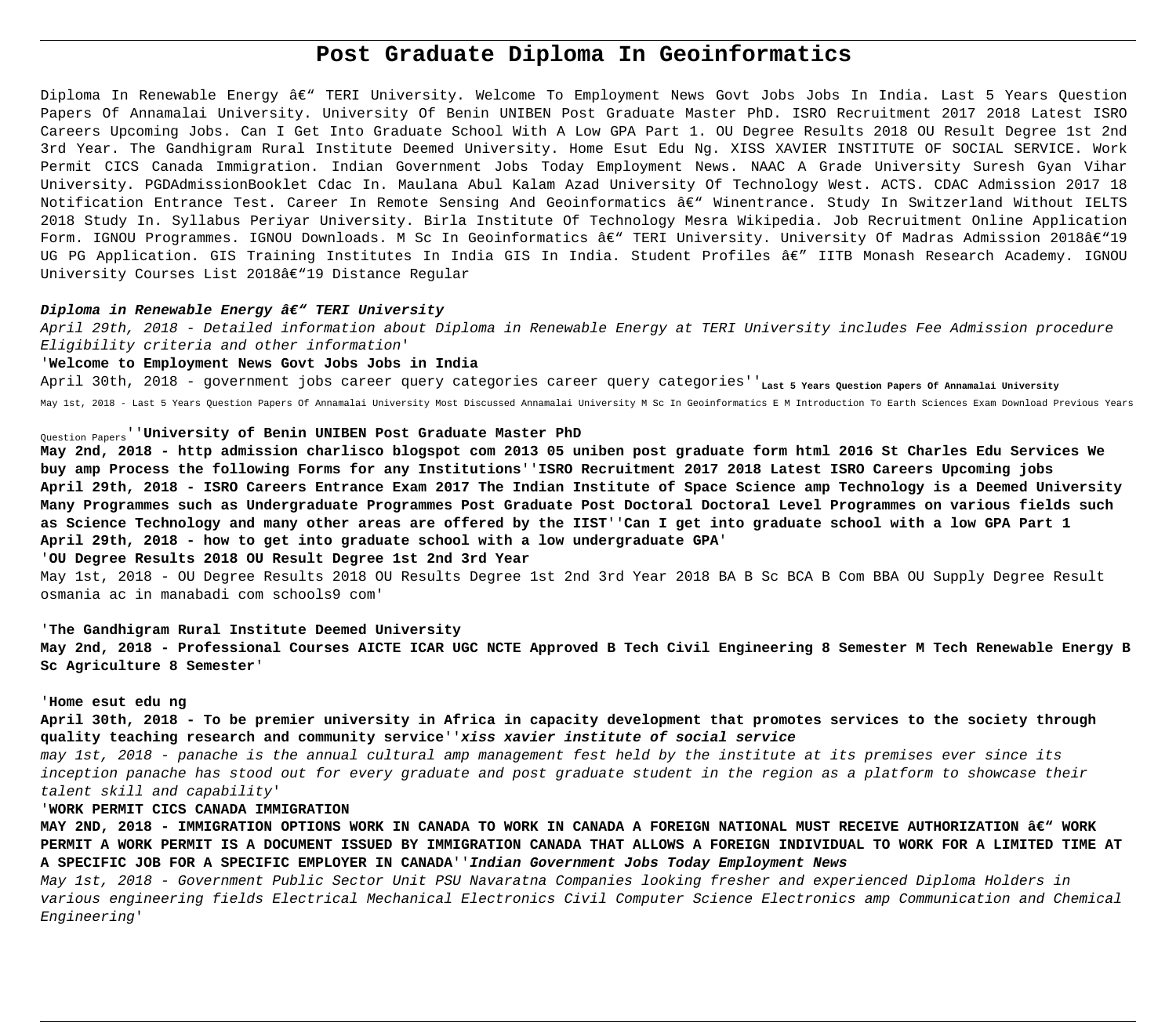# '**NAAC A Grade University Suresh Gyan Vihar University**

May 2nd, 2018 - Gyan Vihar university of jaipur is the top ranking management and engineering colleges along with pharmacy and biotech institutions hospitality colleges in rajasthan India'

# '**PGDADMISSIONBOOKLET CDAC IN**

APRIL 28TH, 2018 - COURSE CATEGORY COURSE NAME C CAT PAPER S I PG DIPLOMA IN GEOINFORMATICS PG DGI SECTION A II PG DIPLOMA IN ADVANCED COMPUTING PG DAC SECTION A'

# '**maulana abul kalam azad university of technology west**

**may 2nd, 2018 - maulana abul kalam azad university of technology west bengal formerly known as west bengal university of technology makaut wb**'

'**ACTS**

April 30th, 2018 - C DAC conducts two batches of Post Graduate Diploma programmes of six months duration during the year' '**CDAC Admission 2017 18 Notification Entrance Test**

May 1st, 2018 - Find details of CDAC Admission 2017 18 with its notification of entrance test eligibility criteria and application procedure Center for Development of Advanced Computing anticipates applications for admission to its various post graduate diploma courses for the academic year commencing February 2017'

#### 'CAREER IN REMOTE SENSING AND GEOINFORMATICS â€" WINENTRANCE

MAY 1ST, 2018 - JOB OPPORTUNITIES IN THE FIELD OF REMOTE SENSING AND GEOINFORMATICS 1 STATE GOVERNMENT EVERY STATE HAS A SPACE APPLICATION CENTER IN WHICH REMOTE SENSING AND GEOINFORMATICS POST GRADUATE AS WELL AS PH D HOLDER CAN APPLY FOR THE POST OF SCIENTIST JUNIOR SCIENTIST PROJECT COORDINATOR PROJECT SCIENTIST SCIENTIFIC TECHNICAL ASSISTANT'

# '**Study In Switzerland Without IELTS 2018 Study In**

**April 30th, 2018 - Study In Switzerland Without Ielts 2018 In Swiss Universities Study In Switzerland For Free Without Ielts 2018 Study In Switzerland 2018**'

## '**Syllabus Periyar University**

May 1st, 2018 - RE TENDER NOTICE âe" Purchase of Scanning Electron Microscope SEM with Energy Dispersive X ray Spectrometer EDS Equipments for Periyar University' 'birla institute of

# **technology mesra wikipedia**

april 30th, 2018 - birla institute of technology mesra bit mesra is an indian institute of higher education and a deemed university under section 3 of the ugc act it was established in the year 1955 at mesra ranchi in the state of jharkhand india by the philanthropist and industrialist late shri'

#### '**Job Recruitment Online Application Form**

April 29th, 2018 - Institution In chronological order starting with the most recent highest qualification Name of Institution Country''**IGNOU PROGRAMMES** MAY 2ND, 2018 - THE INDIRA GANDHI NATIONAL OPEN UNIVERSITY IGNOU ESTABLISHED BY AN ACT OF PARLIAMENT IN 1985 HAS CONTINUOUSLY STRIVEN TO BUILD AN INCLUSIVE KNOWLEDGE SOCIETY THROUGH INCLUSIVE

## EDUCATION''**ignou downloads**

may 2nd, 2018 - the indira gandhi national open university ignou established by an act of parliament in 1985 has continuously striven to build an inclusive knowledge society through inclusive education'

#### 'M SC IN GEOINFORMATICS <sup>26</sup> TERI UNIVERSITY

APRIL 28TH, 2018 - DETAILED INFORMATION ABOUT MASTER OF SCIENCE M SC IN GEOINFORMATICS AT TERI UNIVERSITY INCLUDES FEE ADMISSION PROCEDURE ELIGIBILITY CRITERIA AND OTHER INFORMATION'

**University of Madras Admission 2018â€"19 UG PG Application** 

May 1st, 2018 - Read Here How to Get Free College Education University of Madras Admission Procedure Selection of candidates for under graduate course Madras University Admission will be made

on the basis of marks obtained by the candidate in qualifying exam amp Entrance Test conducted by the university,

#### '**gis training institutes in india gis in india**

**may 1st, 2018 - list of institutes organizations and universities offering gis related courses in india if you wish to list**